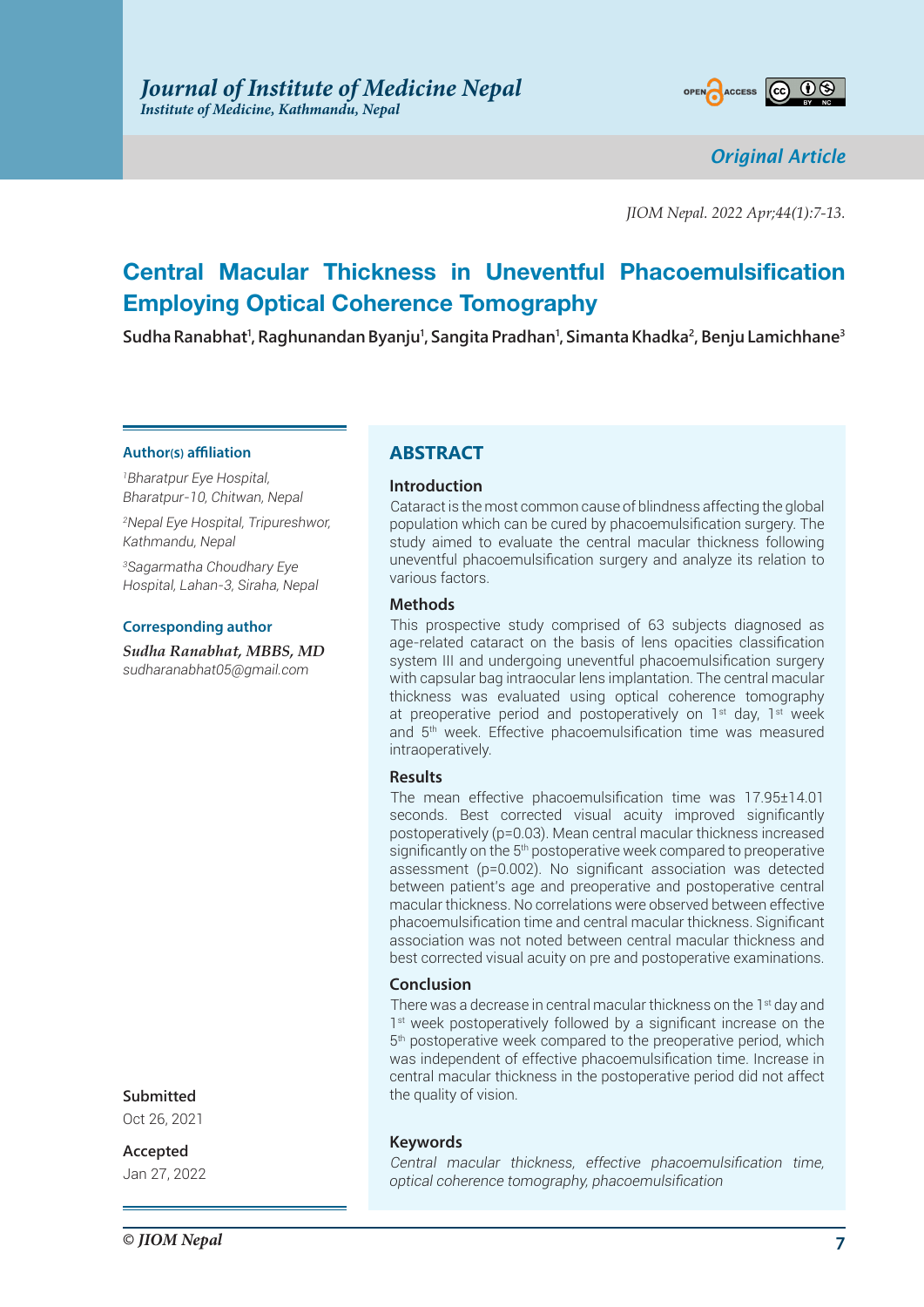# **INTRODUCTION**

Cataract is the leading cause of blindness<br>
with an estimation of 41.8% of all global<br>
blindness.<sup>1</sup> It is also among the major<br>
surges of blindness in Napal, assounting for with an estimation of 41.8% of all global causes of blindness in Nepal, accounting for more than 80% of all avoidable blindness in nearly every geographical area and demographic group.2 Phacoemulsification, which was initially described by Kelman in 1967 is now considered a well-established method of cataract surgery with excellent visual outcomes and reduced surgically induced astigmatism.3,4 However, different surgical steps and parameters of phacoemulsification including fluidics and ultrasonic energy can cause instantaneous pressure fluctuation leading to direct effects on various tissues in the eyeball.<sup>5</sup> As excessive transudate accumulates within the retina leading to breakage of blood retinal barrier due to change in fluidics or ultrasound energy used during emulsification of the nucleus. Also, macular region is predisposed to the collection of fluid by the virtue of its anatomic structure as the horizontal course of the transversely arranged outer plexiform layer. The resultant laxity of this layer along with the avascularity of the foveola restricts the absorption of transudate, and thus predisposes to accumulation of fluid and a concomitant increase in macular thickness.<sup>6,7</sup>

The objective of the study is to determine the effects of uneventful phacoemulsification on central macular thickness (CMT) and visual acuity along with the relation of CMT to effective phacoemulsification time (EPT). Uneventful phacoemulsification implies to the surgeries without any intraoperative or postoperative complications such as wound site leak, posterior capsule rent, vitreous loss, etc. This study also aims to establish the correlation between preoperative as well as postoperative CMT with regard to age, gender, and geographical residence and ethnicity.

# **METHODS**

This was a hospital-based prospective study that included 63 subjects (63 eyes) with age related cataract (ARC) who underwent uneventful phacoemulsification with intraocular lens implantation (IOL) implantation from April 2018 to August 2019 at Bharatpur Eye Hospital, performed by a single surgeon. The study was approved by the Institutional Review Board, National Academy of Medical Sciences, Bir Hospital. This study adheres to the tenets of Declaration of Helsinki and informed written consent was obtained from all patients prior to their enrollment in this study.

Participants fulfilling the inclusion criteria were enrolled in the study, which comprised patients diagnosed as ARC with absence of any underlying ocular or systemic comorbidities. Patients with (1) macular or retinal pathologies such as epiretinal membrane, macular holes, age-related macular degeneration, retinal vascular occlusion or retinal dystrophy, (2) ocular comorbidities such as glaucoma, uveitis or vitreous hemorrhage, (3) other forms of cataract other than ARC, (4) systemic disease such as diabetes that could affect the eye, (5) high refractive error or amblyopia, (6) mature cataract or dense posterior subcapsular cataract where Optical Coherence Tomography (OCT) could not be performed, (7) patients under topical medication or systemic medication with known interference on retinal thickness were excluded. ARC was classified on the basis of lens opacities classification system III (LOCS III).<sup>8</sup>

All included cases were subjected to detailed history taking, general physical examination, thorough ocular examination inclusive of anterior and dilated posterior segment examination using a slit lamp biomicroscope (Inami.co ltd, Tokyo, Japan) and volk 90 D lens, investigations namely intraocular pressure (IOP) measurement using noncontact tonometry, axial length measurement, IOL power calculation, CMT measurement using Spectral Domain Optical Coherence Tomography (SD-OCT) (TOPCON 3D OCT, 2000 series, Tokyo, Japan).

Surgeries were performed under peribulbar (5 ml of xylocaine 2%)/ topical anesthesia (proparacaine 0.5%). Gtt ciprofloxacin 0.3% was instilled four times a day, one day prior to surgery in all cases as a standard institutional protocol. Mydriasis was achieved using gtt tropicamide 0.8% and phenylephrine 5%, one hour prior to the surgery. Peribulbar or topical type of anesthesia, laterality of the operated eye, and EPT were recorded intraoperatively.

Under all aseptic precautions, a 2.8 mm clear corneal incision was made just anterior to the vascular arcade of the corneoscleral limbus using the keratome. Paracentesis incision of one mm was made 60° apart with a 15° side-port blade. Continuous curvilinear capsule-rhexis (5.5 to 6mm), hydro-dissection, and nucleus rotation were carried out sequentially. Phacoemulsification (Oertli, Faros, Switzerland) was applied to emulsify the cataract using stop and chop technique followed by aspiration of cortical matter with coaxial irrigation and aspiration canula and a foldable hydrophilic IOL was implanted within the capsular bag. Intracameral moxifloxacin (100µgm/ml) was given followed by subconjunctival gentamycin(20mg/ml) and dexamethasone(4mg/ ml) along with topical application of eye ointment polymyxin B sulphate 1000 units, chloramphenicol 10mg and dexamethasone sodium phosphate 1mg. Eye padding was continued until removal on the 1st postoperative day (POD).

Every patient received a standard postoperative regime of Gtt moxifloxacin 0.5% and Gtt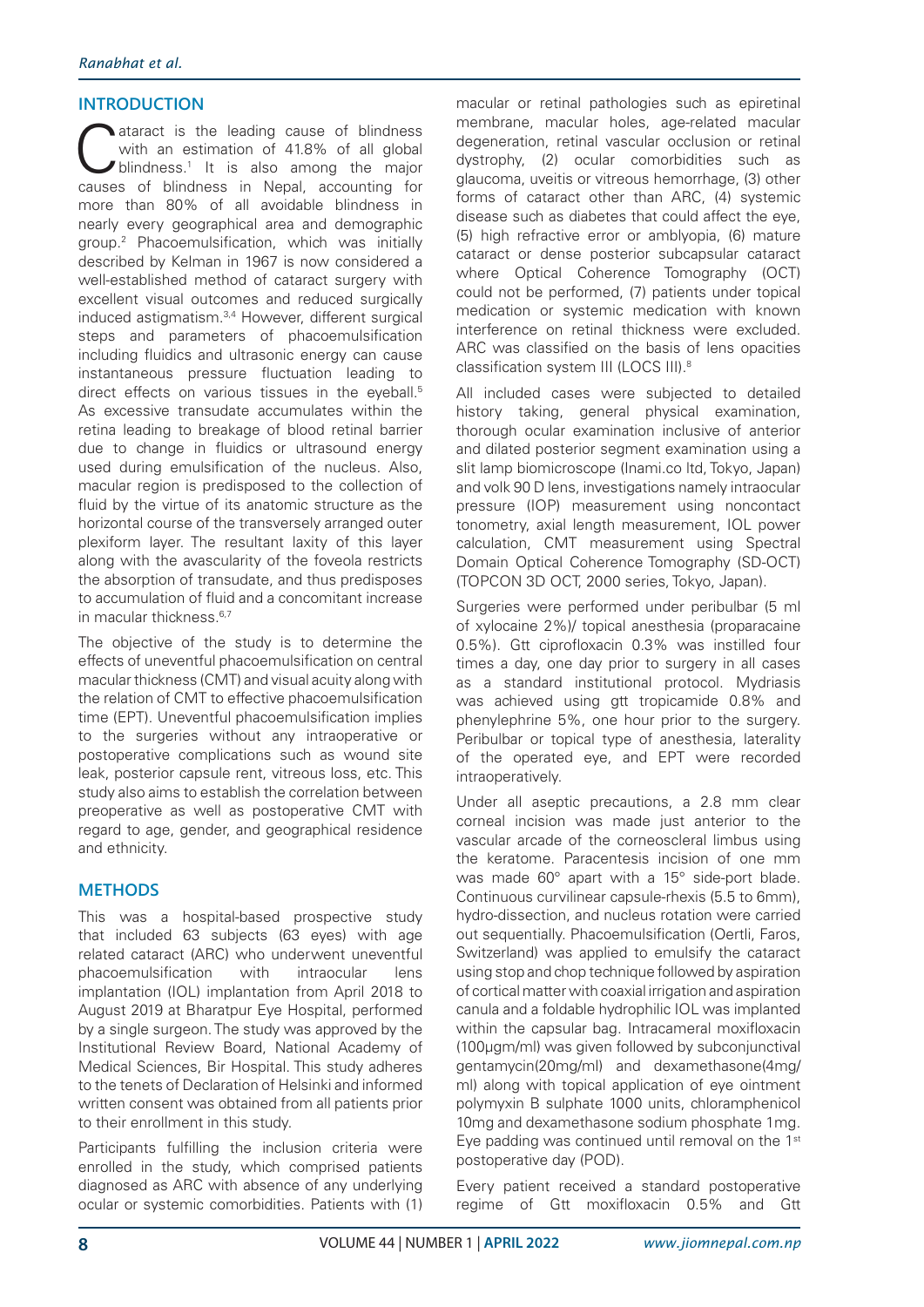| parameters                                                                                                       |                                                                        |  |
|------------------------------------------------------------------------------------------------------------------|------------------------------------------------------------------------|--|
| Parameters                                                                                                       | Frequency (%)                                                          |  |
| Gender<br>Male<br>Female                                                                                         | 24 (38.1%)<br>39 (61.9%)                                               |  |
| Geographical region<br>Hilly<br>Mountain<br>Terai                                                                | $8(12.7\%)$<br>$7(11.1\%)$<br>48 (76.2%)                               |  |
| Laterality of Eyes<br>Right eye<br>Left eye                                                                      | 32 (50.8%)<br>31 (49.2%)                                               |  |
| Type of Anesthesia<br><b>Topical</b><br>Peribulbar                                                               | 28 (44.4%)<br>35 (55.6%)                                               |  |
| $BCVA$ (log $MAR\pm SD$ )<br>Preoperative<br>1 <sup>st</sup> POD<br>1 <sup>st</sup> week<br>5 <sup>th</sup> week | $0.658 \pm 0.27$<br>$0.246 + 0.14$<br>$0.178 + 0.12$<br>$0.125 + 0.10$ |  |
| Mean EPT (seconds)                                                                                               | $17.95 \pm 14.01$ (3-59)                                               |  |

*Table 1. Descriptive statistics of the main* 

prednisolone acetate 1% in a tapering manner for five weeks. Patients were examined for five weeks postoperatively where best corrected visual acuity (BCVA), IOP, and CMT were measured (preoperative, 1<sup>st</sup> POD, 1<sup>st</sup> week and 5<sup>th</sup> week) following the surgery.

For statistical purposes, BCVA measured using the Snellen chart were converted to the logarithm of the minimal angle of resolution (log MAR). Data was entered and analyzed using IBM SPSS software.



*Figure 1. Mean CMT in pre and postoperative duration*

Frequencies and percentages were computed to describe the categorical variables. Paired t test was used to compare mean pre- and postoperative CMT. Unpaired t-test was used to correlate CMT with gender and EPT. One Way ANOVA (analysis of variance with repeated measurements), was used to compare CMT in relation to age, geographic residence, ethnicity, pre- and postoperative BCVA. p-value <0.05 was considered significant.

# **RESULTS**

Our study comprised of 63 eyes of 63 subjects with a mean age of 65.73±9 years (45-88 years) undergoing uneventful phacoemulsification surgery with capsular bag IOL implantation more on peribulbar (55.6%;35 eyes) anesthesia with EPT of 17.95±14.01 seconds (3-59 seconds). Right eye was operated slightly more (50.8%; 32 eyes) than the left eye. Baseline parameters are summarized in Table 1. BCVA at the preoperative period was 0.658±0.27 logMAR, which markedly improved to 0.125±0.10 logMAR on the 5th postoperative week  $(p=0.003)$ .

The mean CMT at the preoperative period

|                                    | $CMT$ ( $\mu$ m)               | Mean difference<br>$(\mu m)$ | p-value* | Correlation<br>$(r) +$ |
|------------------------------------|--------------------------------|------------------------------|----------|------------------------|
| Preoperative<br>$184.40 \pm 20.47$ | 1st POD<br>$181.40 \pm 19.80$  | -3                           | 0.001    | 0.75                   |
|                                    | 1st week<br>$178.57 \pm 18.56$ | $-5.83$                      | 0.001    | 0.86                   |
|                                    | 5th week<br>$190.56 \pm 43.92$ | 6.16                         | 0.002    | 0.39                   |
| 1st POD<br>$181.40 \pm 19.80$      | 1st week<br>$178.57 \pm 18.56$ | $-2.83$                      | 0.001    | 0.87                   |
|                                    | 5th week<br>190.56±43.92       | 9.16                         | 0.002    | 0.38                   |
| 1st week<br>178.57±18.56           | 5th week<br>$190.56 \pm 43.92$ | 11.99                        | 0.001    | 0.47                   |

*Table 2. Comparison of CMT pre and postoperatively*

*Paired T Test\*; Pearson Correlation+*

*CMT: central macular thickness; POD: postoperative day*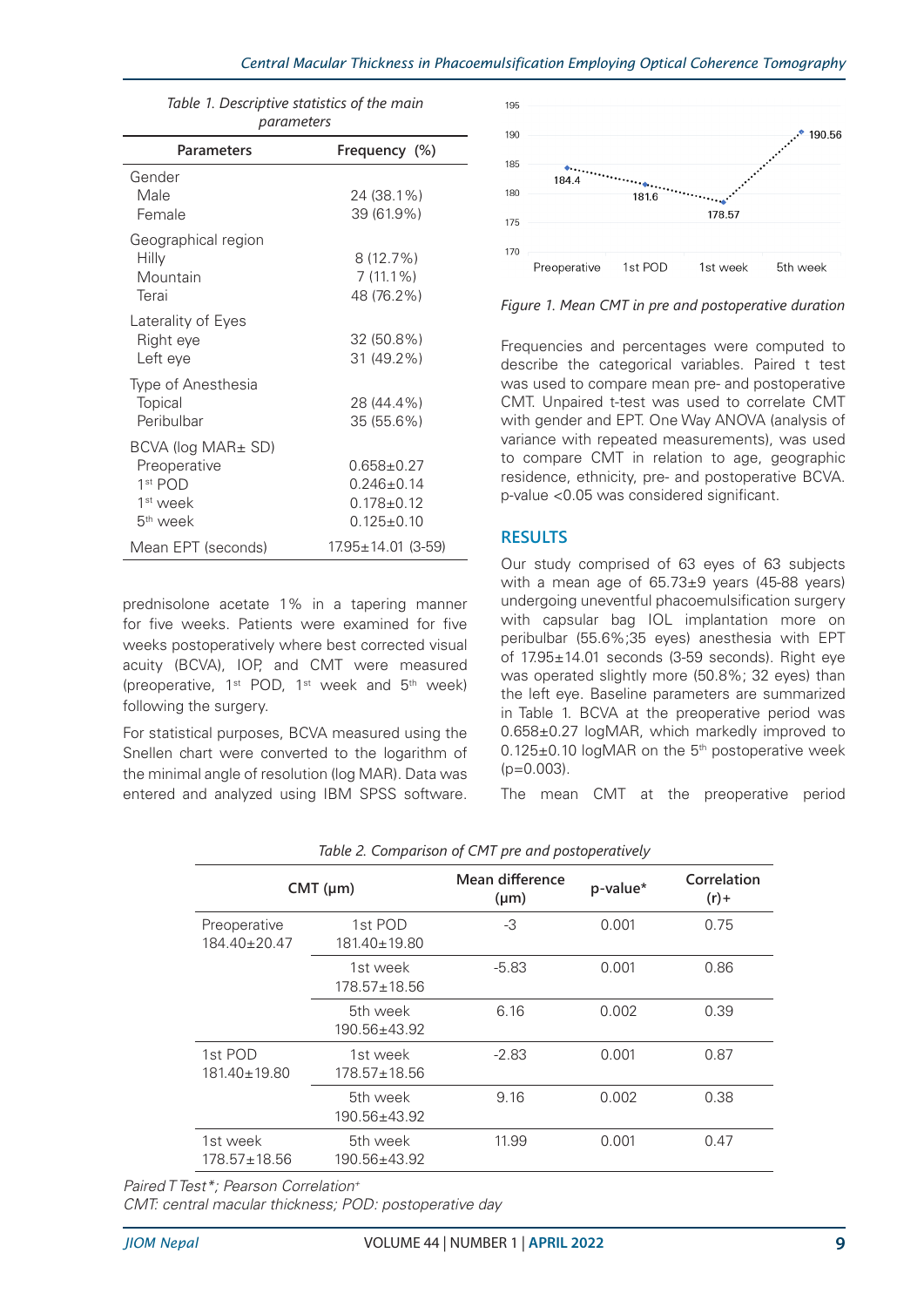| Characteristics     | Groups    | Number                                         |                    |         |                    |         | CMT (µm)             |         |                      |         |
|---------------------|-----------|------------------------------------------------|--------------------|---------|--------------------|---------|----------------------|---------|----------------------|---------|
|                     |           |                                                | Preoperative       | p-value | 1st POD            | p-value | 1 <sup>st</sup> Week | p-value | 5 <sup>th</sup> Week | p-value |
| Age *               | 40-50     | $\sim$                                         | $172 + 4.23$       | 0.53    | $167 + 11.31$      | 0.47    | $166 + 9.19$         | 0.38    | $177.5 + 10.60$      | 0.94    |
| (years)             | 50-60     | $\overline{5}$                                 | $187.07 \pm 16.24$ |         | $179.87 \pm 13.64$ |         | $179.4 \pm 16.3$     |         | $186.4 \pm 16.81$    |         |
|                     | 60-70     | 23                                             | 187.48±22.07       |         | $186 + 20.98$      |         | $182.91 \pm 20.68$   |         | $191.22 \pm 19.66$   |         |
|                     | $\geq 70$ | 23                                             | 180.65±21.94       |         | $179.61 \pm 22.26$ |         | $174.74 \pm 17.94$   |         | 193.5±69.48          |         |
| Gender <sup>+</sup> | Male      | 24                                             | 195.46±21.85       | 0.001   | $193.17 \pm 20.8$  | 0.001   | 189.63±19.06         | 0.001   | $208.83 \pm 65.15$   | 0.008   |
|                     | Female    | 39                                             | $177.5 + 16.42$    |         | $174.4 \pm 15.5$   |         | $171.77 \pm 14.75$   |         | $179.31 \pm 15.43$   |         |
| Geographical        | Milly     | $\infty$                                       | $181.25 \pm 16.96$ | 0.80    | $190.88 \pm 21.59$ | 0.36    | 180.38±14.32         | 0.89    | 186.88±16.24         | 0.95    |
| region*             | Mountain  | ↖                                              | 181.29±23.81       |         | $178.14 \pm 15.81$ |         | $175.86 \pm 15.80$   |         | $187.71 + 20.99$     |         |
|                     | Terai     | 48                                             | 185.38±20.81       |         | 180.56±19.96       |         | $178.67 \pm 19.76$   |         | 191.58±49.44         |         |
| Ethnicity*          | Brahmin   | $\frac{\infty}{\infty}$                        | 180.83±22.5        | 0.79    | $178.39 + 20.84$   | 0.85    | $177.11 + 21.04$     | 0.66    | 184.78±21.50         | 0.36    |
|                     | Chhetri   | $\overline{\overline{\phantom{0}}\phantom{0}}$ | $193.00 + 28.9$    |         | $188.64 \pm 23.17$ |         | $187.91 \pm 24.48$   |         | 221.36±95.96         |         |
|                     | Gurung    | 4                                              | $181.50 \pm 20.8$  |         | $179.25 \pm 17.32$ |         | $177.25 \pm 16.95$   |         | $186.25 \pm 22.27$   |         |
|                     | Newar     | ပ                                              | $177.83 \pm 13.87$ |         | $177.33 \pm 10.57$ |         | $171.33 + 9.87$      |         | $179.50 \pm 10.76$   |         |
|                     | Tamang    | $\mathcal{L}$                                  | 187.50±17.67       |         | $181.50 + 9.19$    |         | $179.50 + 9.19$      |         | 188.50±14.95         |         |
|                     | Tharu     | ဖ                                              | $184.67 \pm 10.87$ |         | $177.33 \pm 11.96$ |         | $173.67 \pm 11.03$   |         | $181.0 \pm 14.22$    |         |
|                     | Others    | $\frac{6}{1}$                                  | $185.19 \pm 17.14$ |         | $184.19 + 23.43$   |         | $178.56 \pm 17.02$   |         | $184.94 \pm 15.63$   |         |
| EPT+                | $\leq 25$ | 50                                             | 181.66±19.22       | 0.10    | 180.36±20.21       | 0.36    | $176.90 \pm 18.39$   | 0.14    | $184.16 \pm 17.91$   | 0.001   |
| (seconds)           | 26-50     | $\supseteq$                                    | $193.30 + 21.54$   |         | $183.20 \pm 14.65$ |         | $181.0 \pm 14.31$    |         | $188.40 \pm 17.07$   |         |
|                     | > 50      | S                                              | $200.33 \pm 29.67$ |         | 197.00±27.87       |         | $198.33 \pm 28.04$   |         | $304.33 \pm 173.70$  |         |
| *One Way ANOVA      |           |                                                |                    |         |                    |         |                      |         |                      |         |

*+Unpaired T test*

one vary AnvovA<br>+UnpairedT test<br>CMT: central macular thickness<br>POD: postoperative day *CMT: central macular thickness*

*POD: postoperative day*

*Table 3. CMT in relation to age, gender, geographic region, ethnicity, EPT* 

Table 3. CMT in relation to age, gender, geographic region, ethnicity, EPT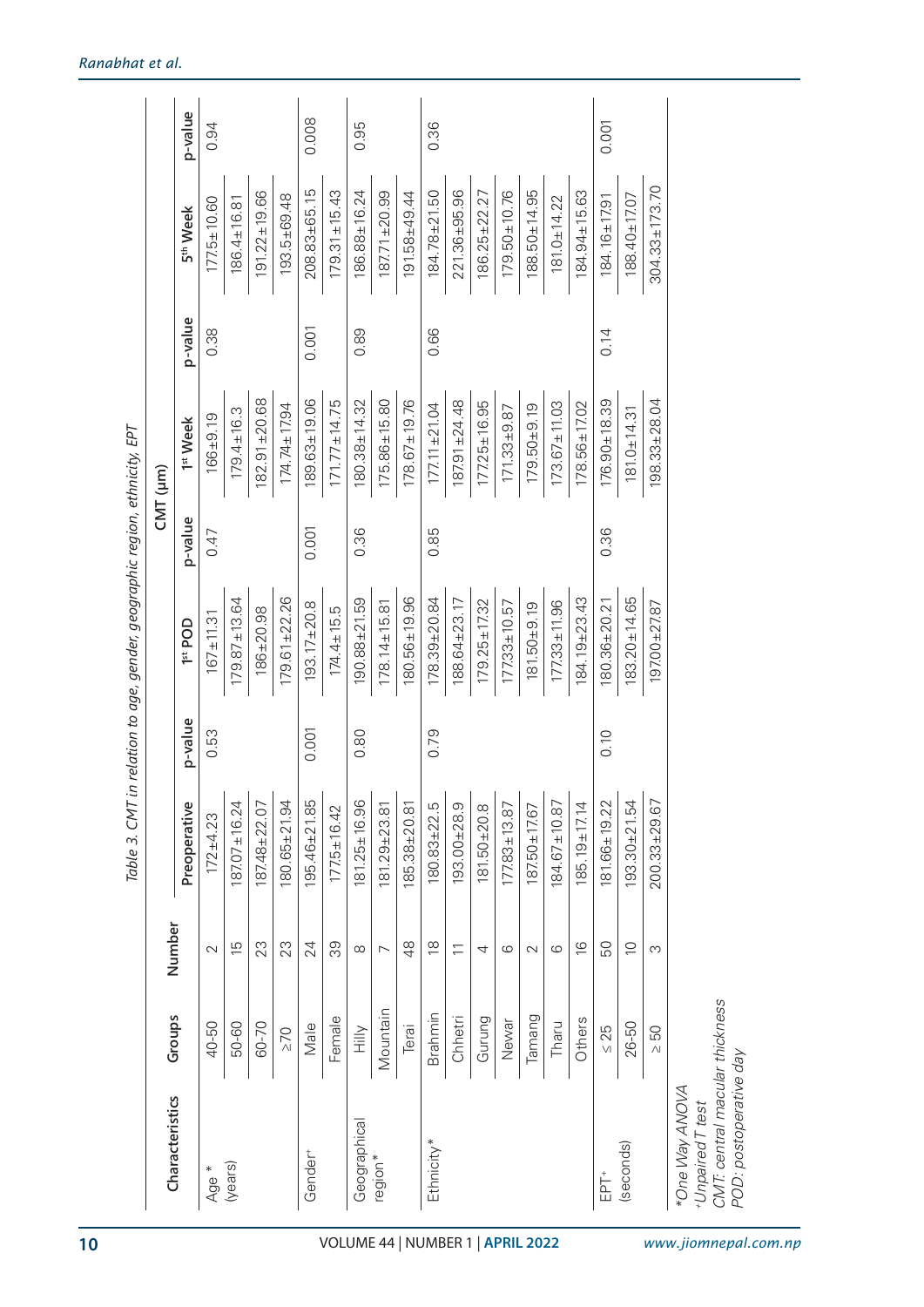

*Figure 2. CMT on pre- and various postoperative days. A. Preoperative CMT (266.9µ) B.1st POD CMT (265.0 µ) C.1st Postoperative week CMT (263.4 µ) D. 5th Postoperative week CMT (275.4 µ)*

was measured to be 184.40±20.47µm, which significantly increased to 190.56±43.92µm (p  $<$ 0.002) on the 5<sup>th</sup> postoperative week (Table 1, Figure 1).

Measurement of CMT is shown in Figure 2. The comparison between pre- and postoperative CMT is shown in Table 2. CMT was significantly increased postoperatively at 5<sup>th</sup> week. No correlation has been observed between pre- and postoperative CMT.

Association of CMT with age, gender, geographic region, ethnicity, and EPT is shown in Table 3. No significance was observed in CMT with respect to age, geographic region, ethnicity, and EPT. However, it is associated significantly with gender of the subjects. Significant association of CMT with BCVA is not perceived in pre- and postoperative assessments. No correlation was noted between CMT and BCVA as shown in Table 4.

# **DISCUSSION**

Phacoemulsification is often associated with visual-threatening postoperative complications like pseudophakic cystoid macular edema (PCME), which is frequently seen 4–6 weeks after surgery usually resolves spontaneously persisting only in about 1–3% of cases, corresponding to clinical PCME.<sup>9,10</sup> Although the exact pathogenesis is not known, the role of inflammatory and mechanical alterations of vitreoretinal structures, surgical trauma, and release of prostaglandin may cause increased permeability of the perifoveal capillaries

*Table 4. Correlation between BCVA and CMT*

| <b>BCVA Vs. CMT</b>         | p-value* | Correlation $(r)$ + |
|-----------------------------|----------|---------------------|
| Preoperative                | 0.24     | $-0.150$            |
| 1 <sup>st</sup> POD         | 0.77     | 0.038               |
| 1 <sup>st</sup> Postop week | 0.06     | $-0.242$            |
| 5 <sup>th</sup> Postop week | 0.80     | 0.032               |

*+Pearson Correlation*

*BCVA: best corrected visual acuity; CMT: central macular thickness; POD: postoperative day*

resulting in increased macular thickness and subsequently severely decreased postoperative VA.11,12,13

Fundus fluorescein angiography, although being the gold standard method for diagnosing cystoid macular edema, is invasive and qualitative.14 OCT is a noncontact, noninvasive, quantitative, and reproducible technique that can achieve a crosssectional measurement of retinal thickness up to 10μm, detecting subtle changes in retinal thickness is thus used commonly. $715$  OCT changes of postoperative macular thickness were observed after 5<sup>th</sup> postoperative weeks in different studies.<sup>16,17</sup>

Studies conducted by Perente et al<sup>18</sup> (p <0.05) showed a significant increase in CMT at the 5th postoperative week, while Knez et al <sup>19</sup> (p ≤0.008), Gharbiya et al<sup>20</sup> (p <0.0001), Biro et al.<sup>16</sup> (p  $<$ 0.05), Eriksson et al<sup>21</sup>, Kim et al<sup>22</sup> and Degenring et al<sup>23</sup> observed significant increase in macular thickness 1 month after surgery. This result is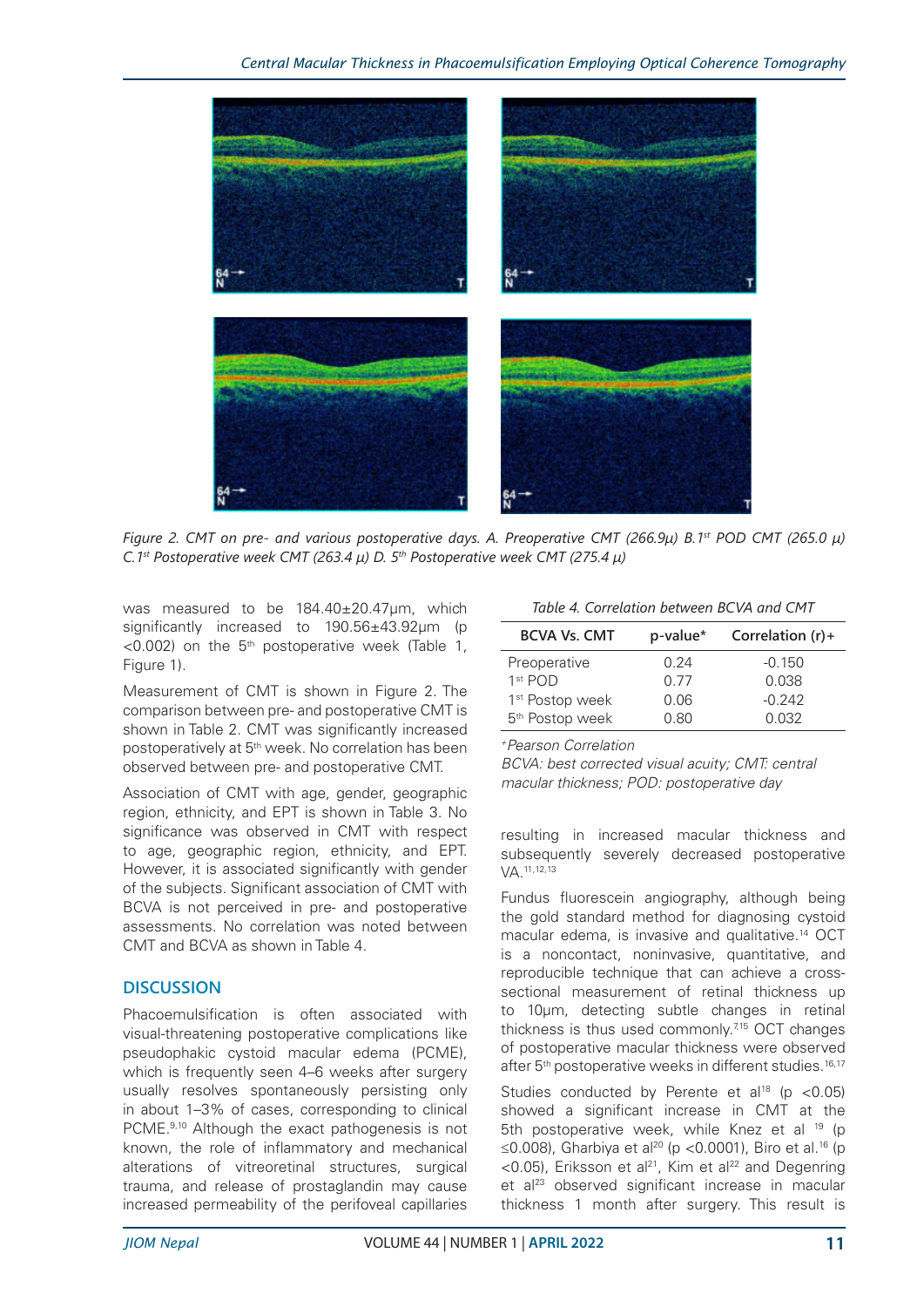similar to our study as there is decrease in 1<sup>st</sup> POD and 1<sup>st</sup> postoperative week CMT compared to preoperative, although there is significant increase in 5<sup>th</sup> postoperative week. Apparent reduction of macular thickness could be related to the presence of an IOL, therefore adjustments in retinal thickness measurement by OCT shall be required if the lens status has been changed.<sup>20</sup> Study with a longer follow-up duration of 12 months was performed by Kecik et al.24 where a significant increase in macular thickness was detected 1 month after surgery, which remained at the same level from 3-12 month.

However, our study result differs with Ching et al. where the preoperative central retinal and foveal thickness were significantly thicker than those in the 8th postoperative week ( $p$  <0.05). Authors have explained the cause as a result of preoperative measurement error due to the presence of cataracts, apparent thinning of the retina following replacement of the crystalline lens by an IOL, and an increase in signal/noise ratio in the postoperative assessments which may be due to an increase in noise in the cataractous eye affecting the measurement of OCT.<sup>15</sup>

Patient age was not associated with CMT in pre- as well as postoperative period in our study (p > 0.05) which is similar to the studies done by Gharbiya et  $al^{20}$  Golebiewska et al<sup>25</sup>, (p = 0.1265) and Sourdille P et al<sup>26</sup> (p =  $0.579$ ). Females (n = 39) were slightly more than male (n=24), which resonates with the studies performed by Ching et al<sup>15</sup>, Kecik et al<sup>24</sup>, Giansanti et al<sup>13</sup>, Georgopoulos et al <sup>17</sup> and Kim et al.<sup>22</sup> In this study the CMT when compared with gender at preoperative as well as various postoperative periods were found to be significantly higher in males than in females ( $p$  <0.05) which is similar to the study done by Golebiewska et al.<sup>25</sup> ( $p < 0.0019$ ). Likewise, postoperative CMT has increased significantly compared to gender (p <0.008).

Regarding the residential area, the highest participants 76.2% (n=48) were from Terai, followed by Hilly and Mountain. No significant association were found in our study between residential area and CMT on pre- and postoperative visits ( $p > 0.05$ ). Associations between CMT and residential areas has not been done yet in any of the published literatures, therefore our study is the first in line to define the association. This study showed no significant association with CMT and ethnic background of the participants (p >0.05). Significances between CMT and ethnic backgrounds has not been performed yet to the best of our knowledge.

Right eyes were operated slightly more 50.8% (32eyes) than left eyes 49.2% (31 eyes) which resonates with the studies conducted by Ching et al<sup>15</sup>, Akcay et al<sup>27</sup>, Giansanti et al<sup>13</sup> and Gede Pardianto et al.<sup>5</sup>

seconds, which is similar to the study performed by Gede Pardianto et al.<sup>5</sup> However, studies done by Anastasilakis et al<sup>28</sup>, Zhou et al<sup>9</sup>, and Ammerer et al.<sup>29</sup>, mean EPT was  $94 \pm 48.3$  seconds,  $38.42 \pm 17.28$ seconds and 40 seconds respectively. Smaller duration of EPT in our study could be possibly explained as a result of predominant immature cataract, surgeon experience and power setting parameters.

No significance was observed between EPT and macular thickness (p >0.05) in studies executed by Pardianto et al<sup>5</sup>, Gharbiya et al<sup>20</sup>, von Jagow et al<sup>30</sup> and Biro et al.<sup>16</sup> which is similar to this study ( $p = 0.149$ ). However, there is a significant association noted between EPT and CMT on the 5th postoperative week which is not documented in any of the other studies ( $p = 0.001$ ) to the best of our knowledge.

Postoperative BCVA significantly improved compared to preoperative BCVA (p<0.05), which is similar to studies conducted by Pardianto et al.<sup>5</sup>, Georgopoulos et al<sup>17</sup> and Degenering et al  $(p<0.001)^{23}$ The improvement in postoperative BCVA could be due to replacement of the cataractous human lens with clear IOL.

Significant association was not observed in our study between CMT and BCVA on pre- and postoperative visits ( $p > 0.05$ ), which corresponds with the studies performed by Gharbiya et al.<sup>20</sup> ( $p > 0.05$ ), Georgopoulos et al<sup>17</sup> and Ching et al ( $p$ >0.07)15. No correlation was observed between pre- and postoperative CMT and BCVA in this study, which is similar to the studies conducted by John M. Katsimpris et al<sup>31</sup> and Gharbiya et al.<sup>20</sup>

The primary limitation of our study was the fewer number of participants along with shorter followup. As the study was conducted in a single center, the enrollment of the participants was challenging which could under power the results. Therefore, we recommend that this type of study shall be conducted with a larger sample size and longer follow-up duration.

# **CONCLUSION**

Central macular thickness, increased significantly on the 5<sup>th</sup> postoperative week without any degradation of postoperative BCVA. Increased CMT could be caused by alteration of blood retinal barrier, with other possible causes being vascular instability and vitreomacular traction. BCVA distinctly improved after surgery which could be due to replacement of the cataractous human lens with IOL. Hence, surgery like phacoemulsification hold an enormous role in improving patient level of wellbeing.

# **FINANCIAL SUPPORT**

The author(s) did not receive any financial support

The mean EPT was measured to be 17.95±14.01